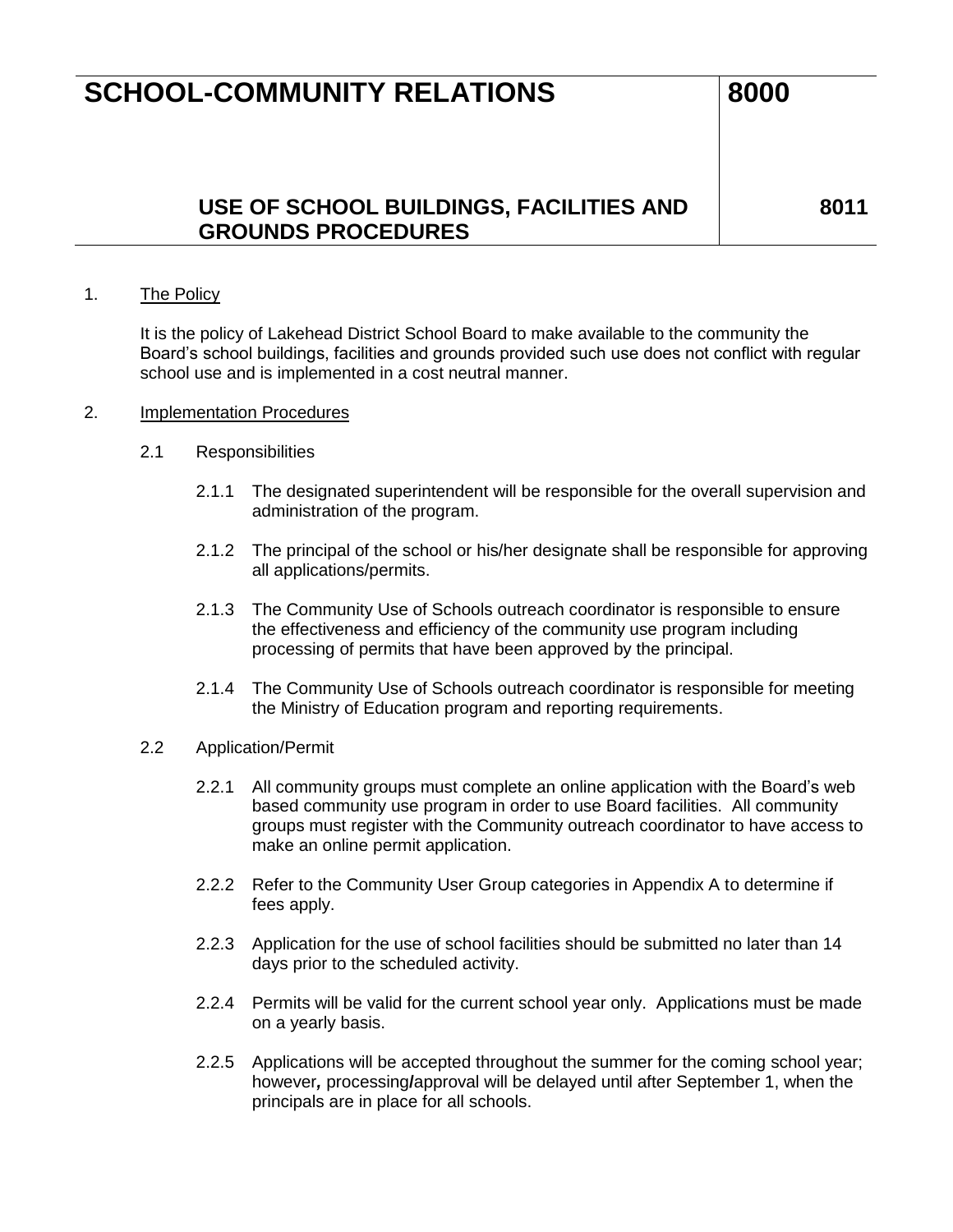### **USE OF SCHOOL BUILDINGS, FACILITIES AND GROUNDS PROCEDURES**

**8011**

2.2.6 Approved applications/permits will be distributed to the applicant, principal, Community Use of Schools outreach coordinator and the school custodian.

#### 3. User Groups

The user group categories are outlined in Appendix A and are as follows:

3.1 Group A) School/Board Supported

The following groups will be permitted free use of school facilities provided the principal approves such use and a staff member attends:

- Board sponsored events and groups; and
- school groups.
- 3.2 Group B) Not-For-Profit Groups

Through the Ministry of Education Community Use of Schools Outreach Program, Lakehead District School Board has expanded the availability of Board facilities for use by non-profit users. Subject to Ministry of Education funding, the following groups will be permitted free use of school facilities, provided the group has an approved permit and proof of general public liability insurance:

- non-profit youth community program;
- non-profit community sports;
- non- profit community recreation;
- non-profit community associations and organizations;
- charity organizations;
- partnerships and reciprocal agreement groups; and
- daycares before and after school programs.
- 3.3 Group C) Commercial

The following groups will be permitted use of school facilities provided the group has an approved permit, proof of general public liability insurance, and will be charged a commercial rate:

- private or corporate commercial groups; and
- individuals receiving payment for service.

#### 4. Available School Resources

4.1 Subject to the approval by Lakehead District School Board, schools may be made available for community use.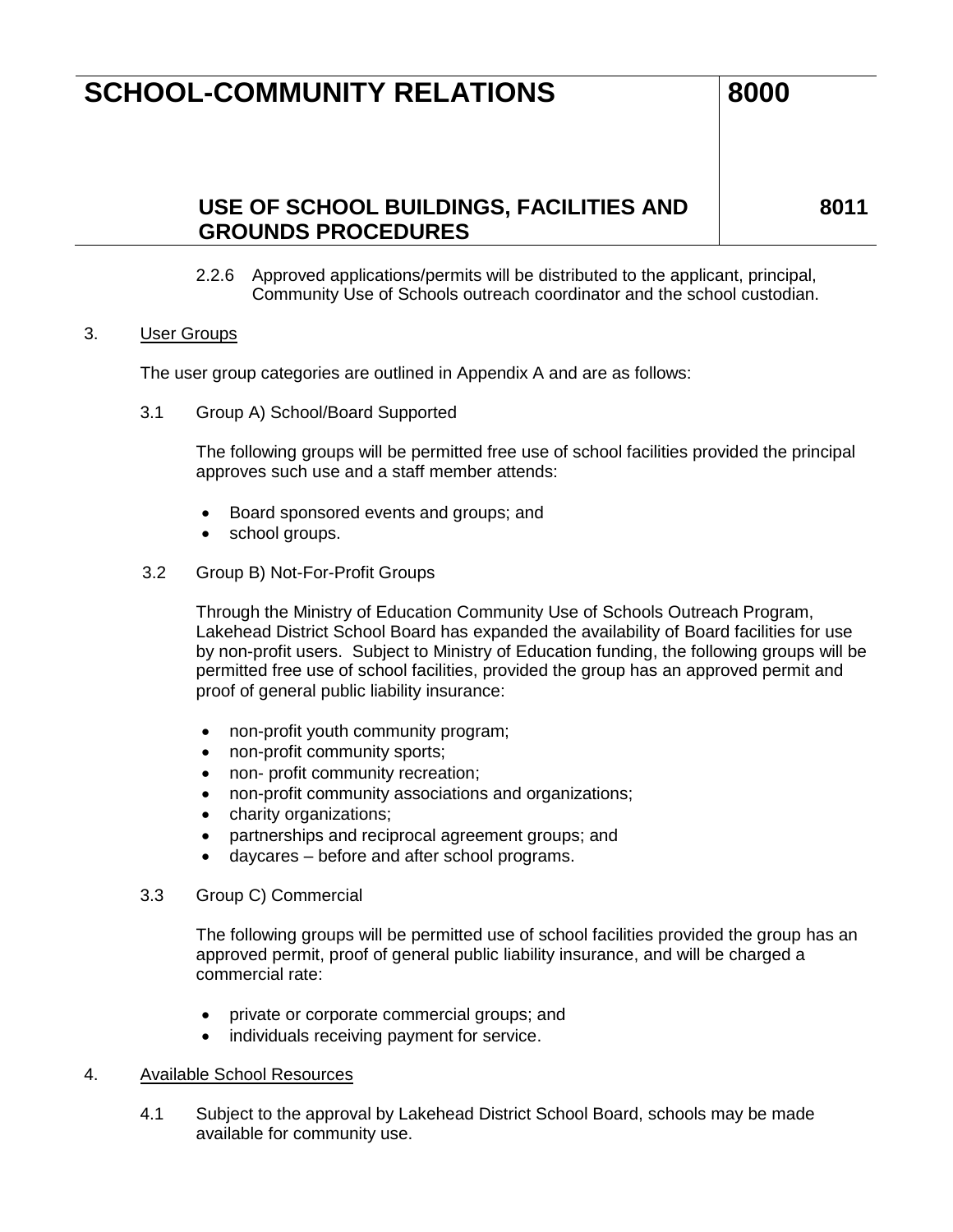## **USE OF SCHOOL BUILDINGS, FACILITIES AND GROUNDS PROCEDURES**

**8011**

- 4.2 Community use web based software will allow for searching of available times at all facilities.
- 4.3 Normal hours of availability Monday through Friday are after school hours and no later than 10:00 p.m. The normal hours of availability Saturday, Sunday and non-statutory holidays are eight hours per day between 8:00 a.m. and 10:00 p.m.
- 4.4 Due to cleaning and maintenance requirements, the use of school facilities will be limited when schools are closed; i.e., during school holidays – including summer months, winter and spring breaks, all statutory holidays, professional activity days, examination days, one week prior to school closing in June, and two weeks after school opening in September.
- 4.5 The following school resources are available:
	- classrooms/general purpose rooms;
	- gymnasiums;
	- fields:
	- library; and
	- cafeteria.
- 4.6 Community groups shall confine their activity to the facilities space designated in the permit, and to the associated corridors and washrooms.
- 4.7 Provision for sports equipment, audio-visual equipment, pianos, special lighting, etc., shall be the responsibility of the user unless special arrangements are made through the school. A fee to cover wear and tear may be charged and paid directly to the school.

#### 5. Cancellation of Permits

Lakehead District School Board reserves the right to cancel a permit if, after issuance, the school finds it necessary to use the reserved accommodation for school use or when a facility is closed due to inclement weather or an emergency (e.g. power outage). As much notice as possible will be provided to the user. Cancellation of permits shall be made only as a last recourse when no alternative is available. The principal or designate will be responsible for contacting the community group concerned regarding the cancellation.

#### 6. Regulations and Conditions

- 6.1 Applicants must be 18 years of age or older to obtain a permit.
- 6.2 Applicants must agree to abide by regulations and conditions as listed in Appendix B.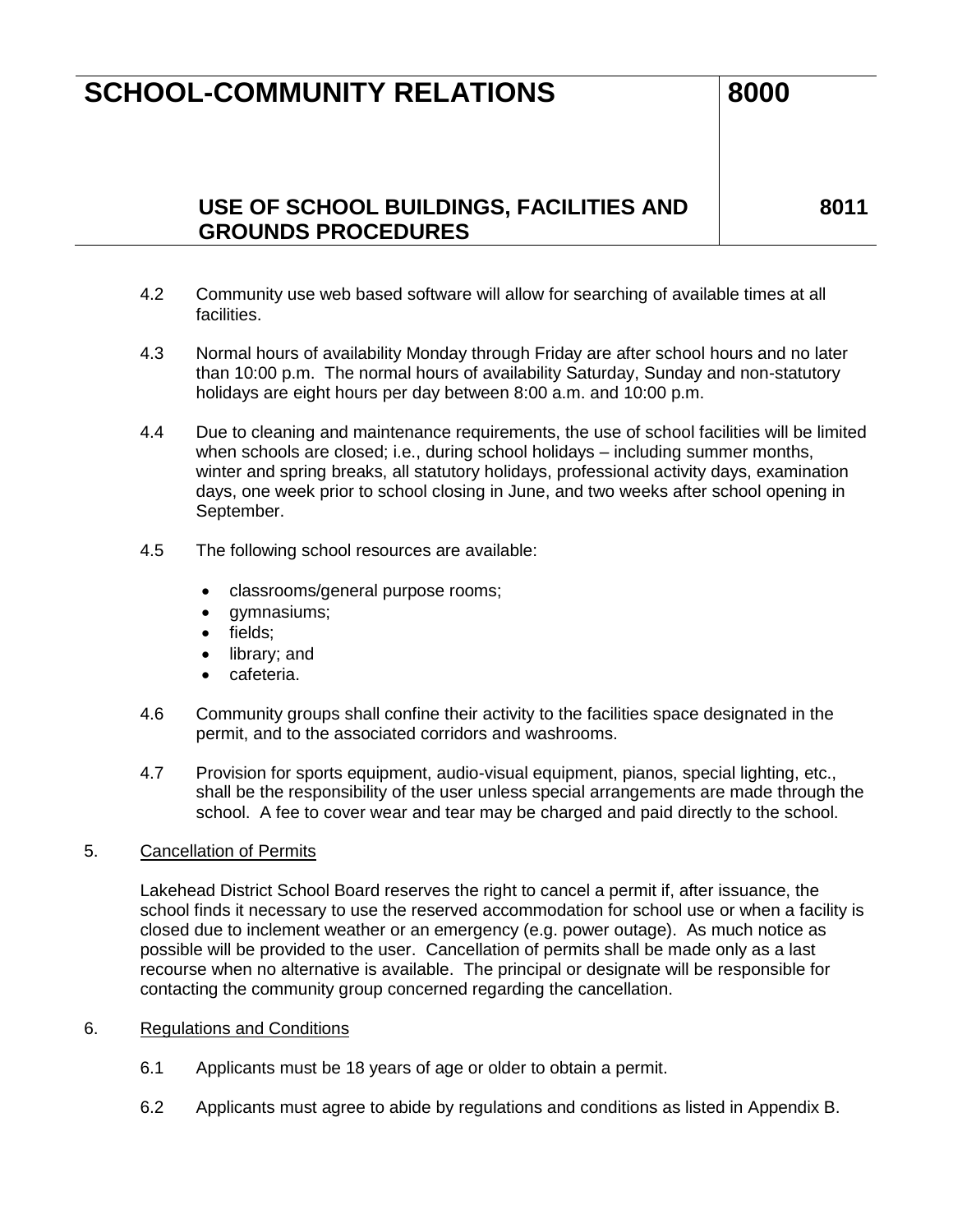### **8011**

### **USE OF SCHOOL BUILDINGS, FACILITIES AND GROUNDS PROCEDURES**

6.3 All community groups must submit proof of liability insurance in the minimum amount of \$2,000,000. The insurance shall cover the Board from and against any and all risks that may arise out of the permit use or activity. Failure to file such certificate shall result in cancellation of the permit.

6.4 Applicants may access the Facility User Group Insurance Program offered by Ontario School Boards' Insurance Exchange (OSBIE). Applications are available online**.**

#### 7. Rental Fee Rates and Payments

- 7.1 Rental fees will be charged for the use of school facilities according to the space used and classification of user (Appendix A).
- 7.2 The rental fees (Appendix A) will be subject to review and updated annually.
- 7.3 Payments can be made in cash, debit, credit or cheque made payable to Lakehead District School Board.
- 7.4 Rental fees must be paid at least 7 days prior to the date of the event.
- 7.5 Refunds will be made only under extenuating circumstances (e.g., inclement weather closure, emergency closures). The amount refunded will be net of any costs already incurred by Lakehead District School Board.

#### 8. Questions, Concerns or Complaints

Questions, concerns or complaints should be directed to the Community Use of Schools outreach coordinator.